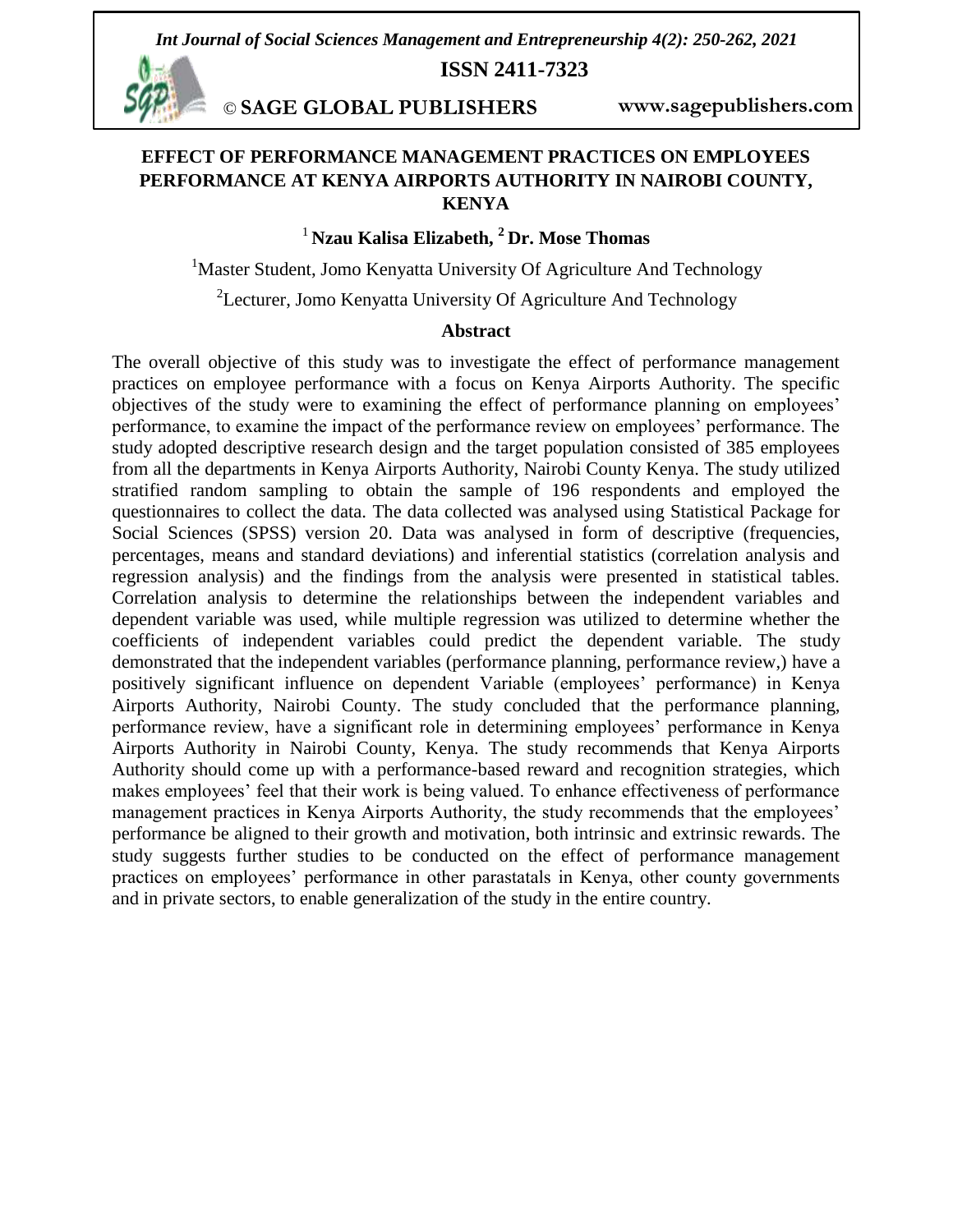#### **Introduction**

The world of business environment today is facing numerous productivity challenges, making organizations concerned on how best they can maintain a sustainable competitive advantage and improve on bottom-line. Sells *et al.,* (2006) suggested that a major component that affects organizational profitability is the employee"s performance as it determines the level of production with its level of inputs. Further Sarvadi (2007), upheld that organizational growth relies on the performance of its employees. One of the ways to achieve value and overcome the posed challenges is through performance management practices where productive employees are able to transform limited inputs to high quality output hence, organization"s responsibility to motivating the workforce to achieve desired goals (Stark *et al.,* 2008).

Therefore, if effectively utilized, performance management practices can improve employee"s performance for individual employees, teams and the entire organization. This can be so by empowering manager's ability to handle employee's performance and exploring the best alternative solutions to engage, develop teamwork and encourage employees to give their best input in their work (Walter, 2006). Performance management practices refers to a systematic way of communicating to employees on what performance and productivity parameters expected of them (Marsor, 2011).

According to Armstrong and Taylor (2014), performance management is a continuous process of identifying, measuring and developing the performance of individuals, team and aligning the performance with strategic goals of the organization. Performance management requires managers to ensure that employee activities are congruent with organizational goals and help the organization gain a competitive business advantage (Aguinis, 2013). Performance management in its fullest sense is based on the belief that everything that people do at work at any level contributes to achieving the overall purpose of the organization. It is therefore concerned with what people do (their work), how they do it (their behaviour) and what they achieve, that is their results (Hanson & Pulakos, 2018).

In Singapore Public Service, performance management based on budgeting framework, made ministries actively utilise performance management as a self-evaluation tool in measuring performance against target for accountability across government (Yap, 2008). The government engaged various performance management tools such as, periodic consultants with ministries, ministry reporting mechanism in which the ministries report their performance, corporate and individual performance management to measure performance (Saxena, 2011). Performance reporting by ministries involved both quantitative and qualitative management tool where quantitative tool has been based on budget utilization trends, revenue and expenditure trends and key performance indicators trends whereas qualitative tool has been based on engaging ministries in strategic conversations on how well they are achieving their desired outcomes.

Guiding principles for Key Performance Indicators (KPIs) in Singapore includes, review of KPIs annually, setting long-term targets to prompt ministries think ahead and analysing KPIs over a period of three to five years to determine broader trends (Yap, 2008). African public sectors seem to be constantly facing challenges on service delivery in the quest to be accountable, customer focused and responsive to the needs of the citizens. The involvement in the provision of goods and services has generally been characterized by inefficiency, poor performance and a lack of delivery of basic services hence, weak performance management (Perotti ,2003). A study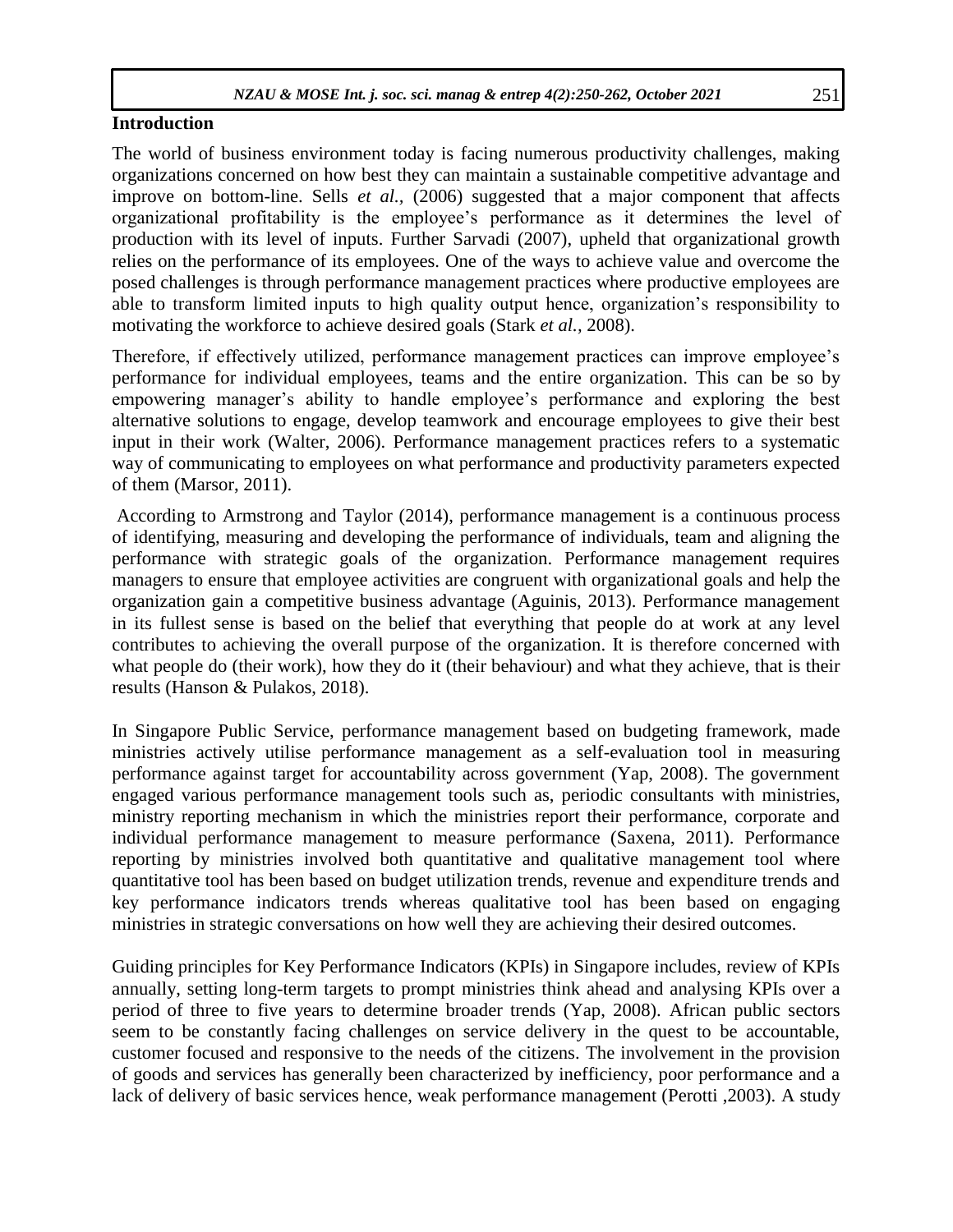carried in South Africa by the University of Stellenbosch Business School, regarding performance management on comprehensive survey of leading South African organizations revealed a miserable picture of the way employee's performance is managed and rewarded in South Africa (Carrel *et al*, 2011).

Major problem identified during the survey included the existence of a rather negative working culture; transformation in corporate strategy did not result in corresponding behavioural change and insufficient support from line management to performance management. Regarding periodic and formal performance reviews, some shortcomings such as, lack of follow-up of performance review, inadequate performance information and inadequately maintained objectivity became apparent (Carrel *et al*, 2011).

Kenya introduced performance management in 1994 and established in the public sector in 2003. It was recognized as a tool for economic recovery strategy (ERS) to identify key infrastructural, institutional and sectorial policy measures to be pursued by the government in a five-year period (GoK, 2005). During the early years, implementation of performance management was rigorously and streamlined in the public sectors by weeding out non-performers, creating internal systems that were more customer friendly and enhanced service delivery. Consequently, Kenya won the United Nations Public service award for the most improved public sector in 2007 and in the same year, Kenya recorded one of its highest economic growth-rate by 7.1 per cent (GoK, 2005). The Government established Result Based Management system (RBM) in the Public Service in 2005 to deliver efficient, ethical and targeted results hence, marking the beginning the implementation to achieve better results.

The Key Principle of Kenya"s RBM included Citizen-Centred service delivery, stakeholder"s participation, performance monitoring, performance measurement and reporting. The implementation of PM in Kenya"s Public Service evolved over time as explained by number of initiatives such as, performance contracting (PC) Rapid Results Initiatives (RRI) Performance Appraisal system (PAS) Service among others. The Kenyan government acknowledges that over the years there has been challenges facing implementation of PM in Kenya Public Service, leading to poor performance especially in the management of public resources, hindering the realization of sustainable economic growth. Such challenges included; excessive regulations and controls, frequent political interference, poor management, complete mismanagement and bloated staff establishment (GoK, 2005).

Kenya Airports Authority is a State Corporation, established by an Act of parliament in 1991 under the KAA Act of the Laws of Kenya Cap 395 with a responsibility of managing and operating all Airports in the country and specific Airstrips (KAA, 2017). The Authority"s current vision is, "Travel Stress Free"; its mission "To provide consistent and delightful travel experience'; and its core values being customer experience, team spirit, integrity and innovation. To operationalize its strategic plan, the authority focuses on optimizing its revenue growth, improving customer experience, enhancing the operations and developing human capital for workforce productivity. In 2017, the Authority established a performance management framework for managing and measuring the employee"s performance. This was in a view to improve the performance of employees and empower the achievement of the organizational goals, as articulated in the strategic plan (KAA, 2019).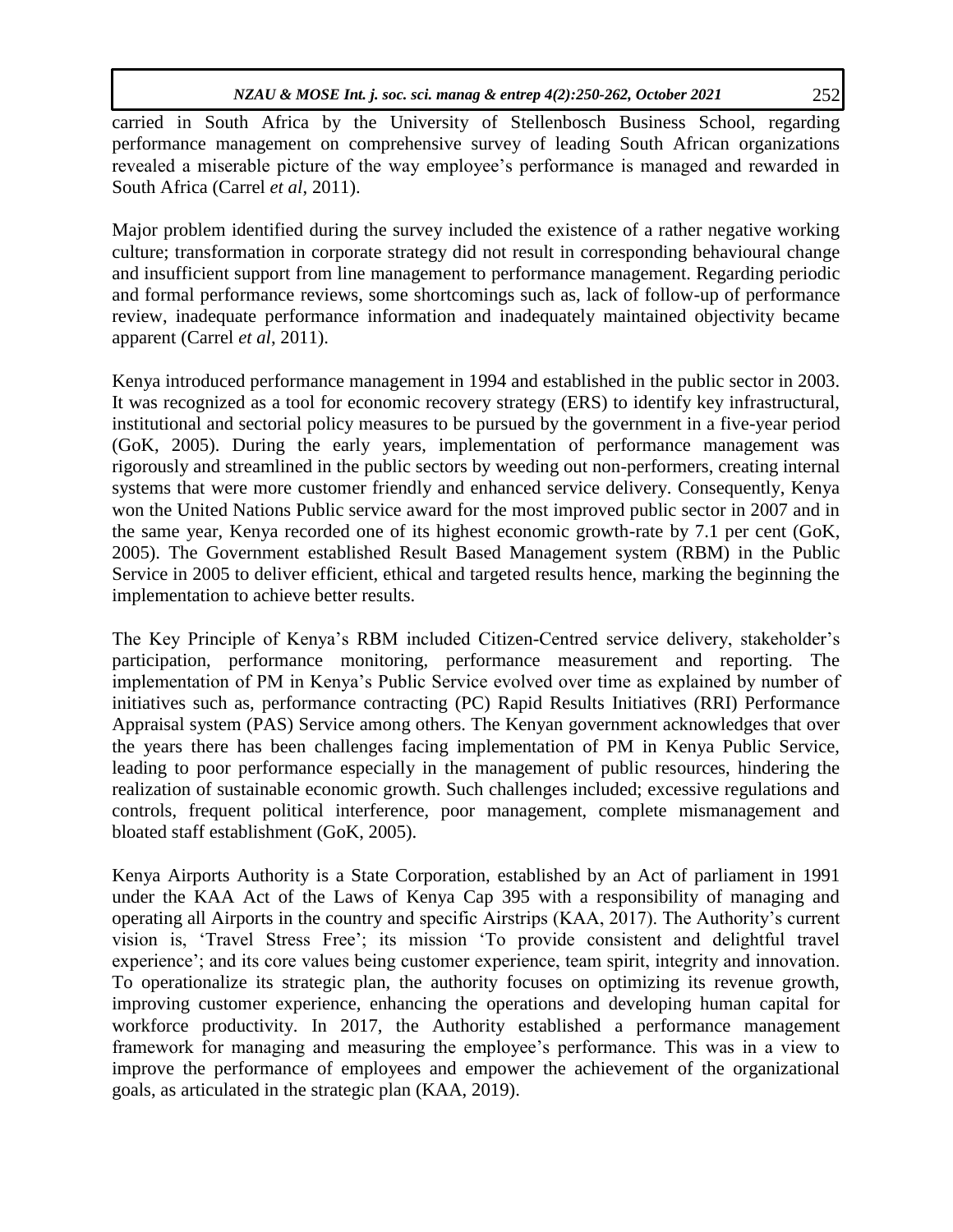### **Statement Of The Problem**

**In the current business environment, organizations have no choice but to adapt the everchanging dynamic workplace, to maintain sustainable competitive edge. Performance management practices is one of the ways used by many organizations in improving poor employee's performance to sustaining overall organizational performance.** Lankeu (2012) noted that performance management practices establish expectations for employee productivity and motivates them to work hard in attaining the expected productivity, as well as improve and sustain their job satisfaction and the quality of service delivery. Achoyo (2016) also established that poor performance in the public sector contributed to a decline in Gross Domestic Product (GDP) as well as low wealth creation. Moreover, Gichuki (2014) found out that despite the reduced turn-around time in the processing of passport applications, which led to a reduced number of customer complaints, there was no adherence to the set four-day's timelines. Similarly, after the Kenya Airports Authority (KAA) introduced the Enterprise Resource Planning (ERP) in 2012 to automate work processes in expectation to offer satisfactory services to customers, there has been however, limited evidence on improved employee performance since majority of the workers still use paperwork despite the existence of automated processes (KAA, 2019). Despite continual efforts to improve employees' performance, there has been increased employee turnover, customer complaints and low-quality service delivery against the set performance targets. This affirms the crucial need to evaluate the effectiveness of the performance management practices in KAA. This is the knowledge gap, which the proposed study aims to fill by assessing the effects of performance management practices on employees' performance at the Kenya Airports Authority in Nairobi County.

### **Research Objectives**

- i. To determine the effect of performance planning on employees' performance at Kenya Airports Authority in Nairobi County, Kenya.
- ii. To examine the effect of performance review on employees' performance at Kenya Airports Authority in Nairobi County, Kenya.

# **Literature Review**

# **Theoretical Review**

# **Goal Theory**

This theory was established by Edwin Locke in the year 1968. It states that motivation is higher when individuals aim to achieve specific goals, when these goals are accepted, although difficult, are achievable and when there is feedback on performance (Armstrong, 2015). Locke argues that when there is high goal commitment, there is strong association between goals and performance hence employees are more likely to do what they say they will do and when commitment is low, people do not perform inline with their goals (Armstrong & Taylor, 2014). In this study, Goal Setting Theory is linked to performance planning since performance can be measured and managed by setting and agreeing on performance objectives to be met (Armstrong &Taylor, 2014).

# **Control Theory**

Control Theory was developed by Walter Reckless and Travis Hirschi in 1960s and 1970s. This theory states that when people receive feedback on their behavior, they appreciate the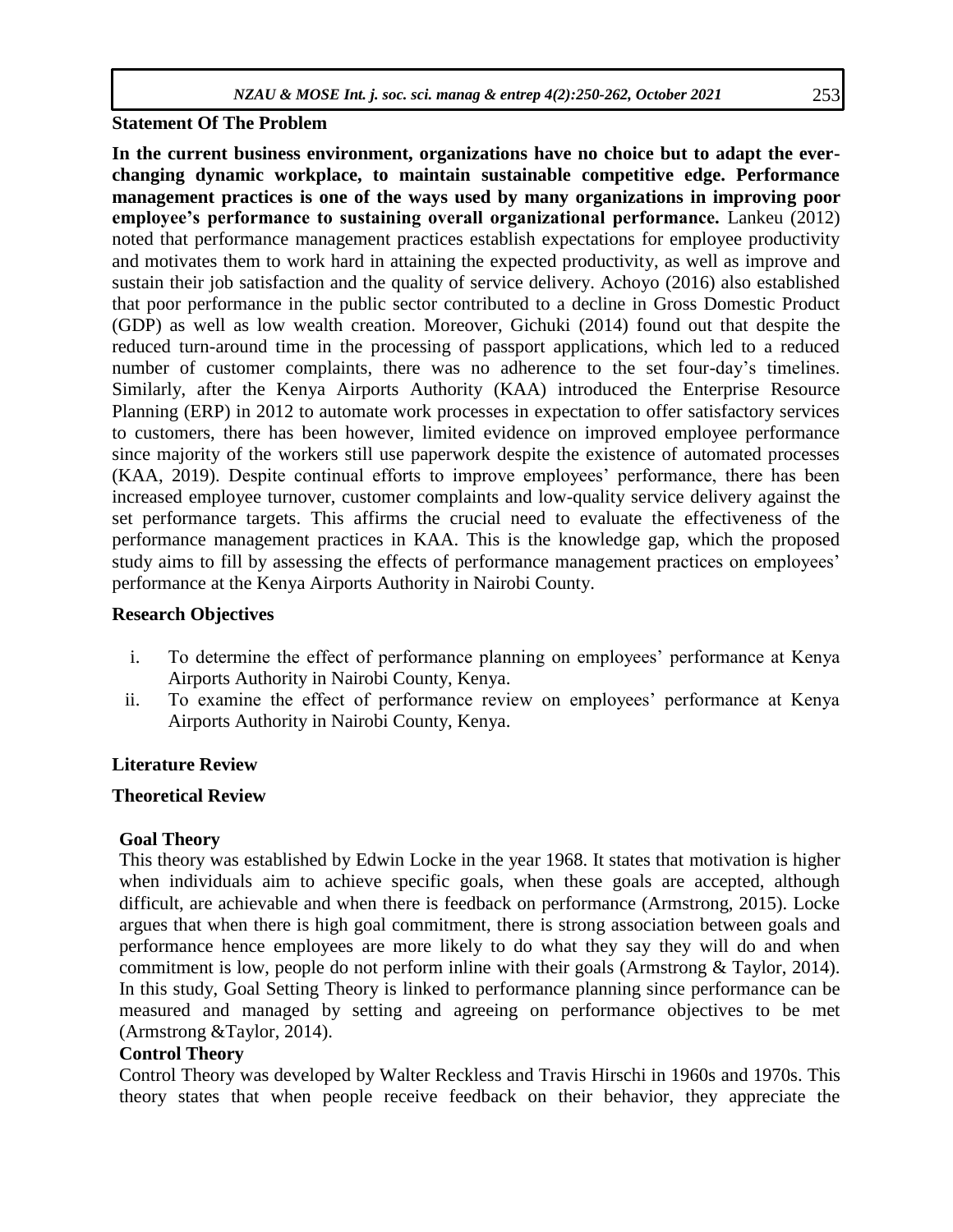discrepancy between what they are doing, what they are expected to do and take corrective action to overcome the discrepancy (Armstrong &Taylor, 2014). In this study the theory is linked to performance review variable since it provides a solid foundation for critically assessing the feedback element of performance management approaches (Zhou& Brown, 2017). **Conceptual Framework**



Planning performance is jointly done by both the employee and his or her supervisor at the beginning of the performance period (Armstrong & Taylor, 2014) and so, getting employees fully involved in the performance planning process will enable them understand fully what need to be done, how it should be done and cultivate commitment to achieve (Torrington, 2005).

### **Performance Review**

Performance review meetings are the means through which the five primary performance management elements of agreement, measurement, feedback, positive reinforcement and dialogue can be put to good use. Both the supervisor and individual employee should take a positive look together the actual performance in comparison with the expected performance, how performance can improve and become better in the future (Armstrong & Taylor , 2014).

### **Empirical Review**

### **Performance Planning**

According to Prasad (2010), performance planning is a joint exploration of what an employer expects individual employee to do, how is expected to behave to meet the requirements of the role and develop the skills needed to achieve the requirements. Involvement of employees in planning process concerning their performance makes them understand what expected of them to do and how well to do it (Torrington, 2005). An exercise jointly done by the employee and supervisor at the beginning of performance period, to create commitment and ownership of the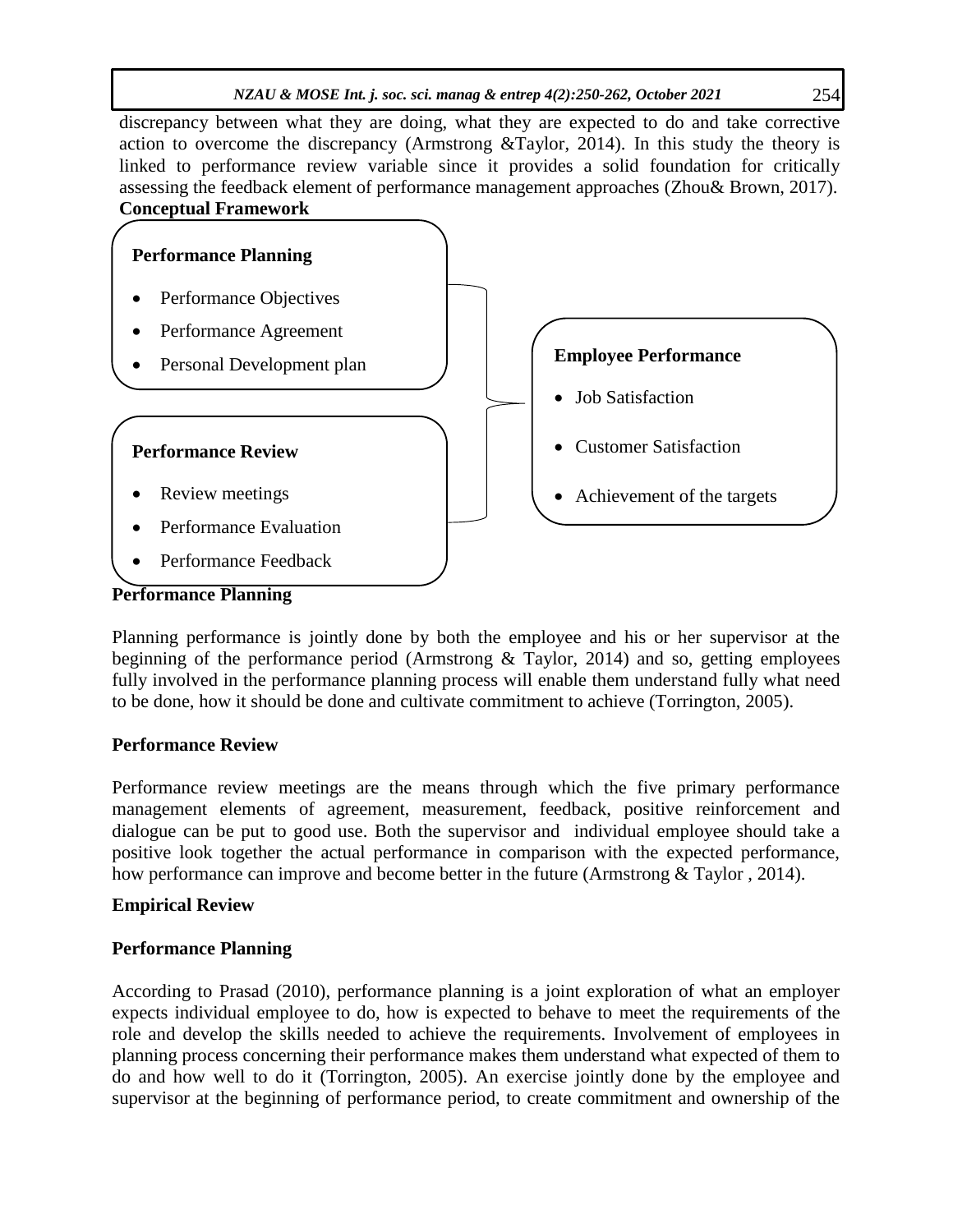employee than when is done by the manager and passed to the employee (Armstrong & Taylor, 2014).

Panda (2011) argues that during performance planning, both the employee and the supervisor decide upon goals and key areas of performance for execution through the year. Key result areas (KRAs) as well as capabilities needed for carrying out jobs are determined. Key result areas are those areas of the job content that represent the key part of the job and contributes to the attainment of the overall purpose of the role, which the concerned role holder is accountable (Prasad, 2010). Rogers and Hunter (1991) stated that goal setting is the fundamental aspect for an organization objectives and so the need to be defined and agreed.

# **Performance Review**

Performance review meetings are the means through which the five primary performance management elements of agreement, measurement, feedback, positive reinforcement and dialogue can be put to good use. During review meetings both the manager and individual employee take positive look together at how performance can be developed in the future and how any problem in achieving goals and attaining performance standards can be resolved (Armstrong & Taylor, 2014). Both the supervisor and the employee take few minutes to make a small talk and briefly emphasize the purpose of the meeting, benefits and establishing whether the employee has issues, he would like to discuss (Flickr, 2014).

According to Carter and Robinson, (2000), the supervisor invites the employee to reflect on his performance since the last review through open questions. They both focus on objectives addressing one objective at a time, at the same time the supervisor ensures appropriate balance between discussing employee's successes and challenges. They also focus on employee's learning and development needs, on how to widen their range of abilities to enable them meet the demands of future change (Armstrong, 2009). This is in line with Carter and Robinson (2000), who points that during the review meeting both the supervisor and the employee need to review personal development plans to address the training and development activities in which employee has ever participated since last performance review.

Performance review meeting can be powerful tool in motivating and developing employees if effectively implemented by the line managers since, a well-conducted review meeting allows much more time and space for employee"s conversation and productivity (Flickr, 2014). Such review meetings provide time for managers to find out how people feel about their jobs, their aspirations and their relationships with their peers and their managers (Armstrong, 2009). They also provide an opportunity for an open and non-threatening discussion about individual employee"s performance, learning and developmental needs (Armstrong, 2009). Pulakos (2004) highlighted that during performance review meetings, managers should discuss with employees about their ratings, narratives and rationale of the evaluation given and plan developmental activities with employees.

# **Research Methodology**

The study adopted a descriptive research design in which both qualitative and quantitative approaches were used to investigate the impacts of performance management practices on employees" performance. The researcher conducted the study at Kenya Airports Authority in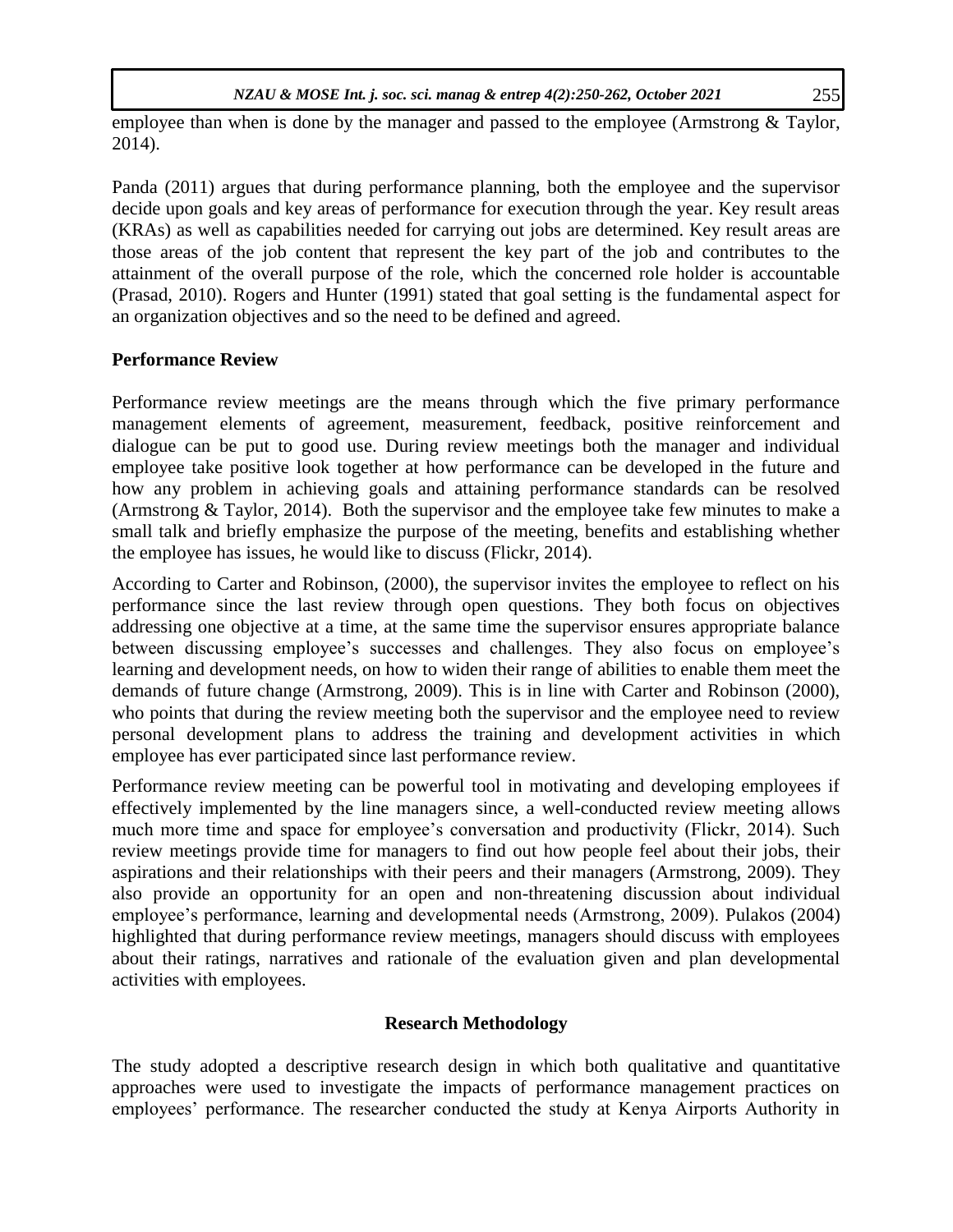Nairobi County on a target population of 385 employees from all the departments. The unit of analyses was departments in KAA in Nairobi County while the unit of observation was the employees selected from senior management, middle management, supervisory staff and junior staff. In this study, sampling frame comprised of 385 employees from all the departments in Kenya Airports, Nairobi County where 20 were from senior staff management, 35 from middle staff management, 75 from supervisory staff and 255 from junior staff (Kenya Airports Authority, 2020). The researcher used stratified random sampling to obtain the desired representation of the respondents for the study. The strata were formed based on the job ranks of the employees to ensure homogeneity within each stratum. This study collected both secondary and primary data based on the specific objectives and research questions of the study. The researcher obtained secondary data from published relevant literature in libraries such as journals, books, reports from other scholars and primary data through questionnaires. The researcher analysed the collected data using descriptive and inferential statistical analysis with the help of statistical Package for Social Sciences (SPSS) version 20. Descriptive statistical analysis used included frequencies, percentages, means and standard deviation on all the variables.

# **Research Findings and Discussion**

### **Response Rate**

The study sample size comprised of 196 respondents from Kenya Airports Authority in Nairobi County, Kenya. Out of 196 questionnaires distributed by the researcher, 180 questionnaires were returned and completely filled and returned, indicating a response rate of 92%. A response rate above fifty percent (50%) is considered as adequate for data analysis and reporting while a response rate above seventy percent (70%) is considered as excellent (Bhattacherjee, 2017). Thus, the response rate of this study being 92% was considered excellent and within the acceptable limits for data analysis.

# **Descriptive statistical Analysis**

# **Performance planning and Employees' Performance**

The study sought the views of respondents on performance planning on employees' performance at Kenya Airports Authority in Nairobi County, Kenya. The percentages, means and standard deviation were computed and the findings presented in Table 1. From the results, the respondents agreed that their performance goals are always "SMART", challenging and interesting to strive for. This is shown in the mean of 3.96 (std.  $dv = 0.824$ ). The respondents agreed that personal development plans at work enables them deal with their past performance challenges and do better in the next year. This is shown in the mean of  $3.93$  (std. dv =0.891). Further, the participants agreed that their personal development plan specifies what need to be done by them and support they need from their supervisor to develop knowledge and skills, in performing their current jobs better. This is shown in the mean of  $3.87$  (std. dv =0.965). Respondents' agreed that both the supervisor and employee do agree on what needs to be done to achieve set objectives at the beginning of performance cycle. This is shown in the mean of  $3.80$  (std. dv =0.918). In addition, the respondents agreed that their supervisors get involved in goals setting of their performance areas at the beginning of the performance cycle. This is shown in the mean of 3.68 (std.  $dv = 1.066$ ). The overall average mean of response was 3.85 (std.  $dv = 0.933$ ) indicated that the majority of the respondents agreed with the statements on Performance planning. The above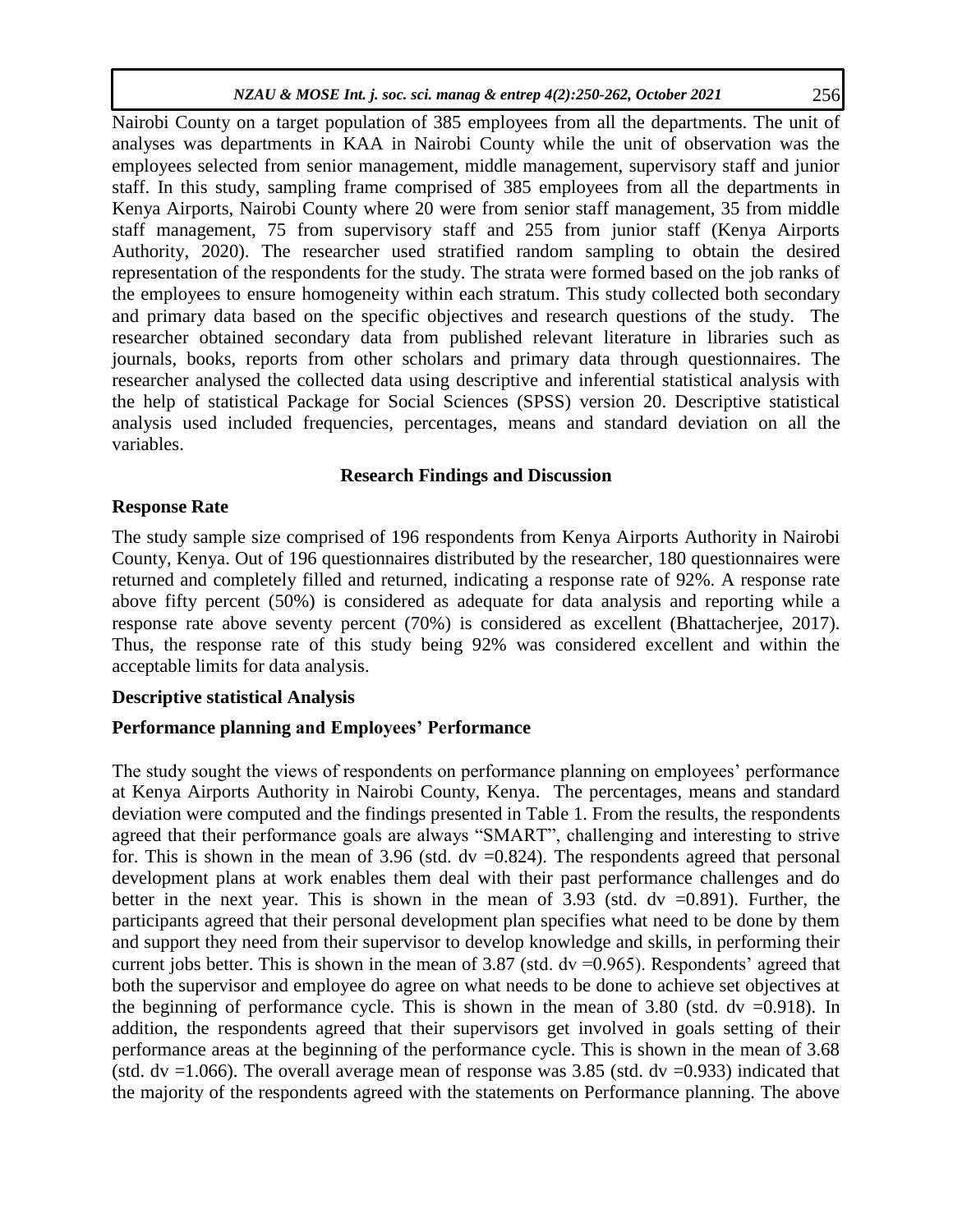findings are in line with the findings of Cherono (2010) who observed that 68% of the respondents agreed that performance planning was undertaken in the organization.

### **Table 1: Performance planning and Employees' Performance**

| <b>Statements</b>                  | $\mathbf{1}$ | $\overline{2}$ | 3    | 4    | 5            | <b>Mean</b> | S.D   |
|------------------------------------|--------------|----------------|------|------|--------------|-------------|-------|
|                                    |              |                |      |      |              |             |       |
|                                    | $\%$         | $\%$           | ℅    | S,   | $\%$         |             |       |
| My supervisor involves me in       |              |                |      |      |              |             |       |
| goals setting of my performance    |              |                |      |      |              |             |       |
| areas at the beginning of the      | 6.7          | 6.1            | 19.4 | 48.3 | 19.4         | 3.68        | 1.066 |
| performance cycle.                 |              |                |      |      |              |             |       |
| My performance<br>goals<br>are     |              |                |      |      |              |             |       |
| always "SMART", challenging        | 2.2          | 3.9            |      | 11.1 | 61.7<br>21.1 | 3.96        | 0.824 |
| and interesting to strive for.     |              |                |      |      |              |             |       |
| My supervisor and I agrees on      |              |                |      |      |              |             |       |
| what needs to be done to achieve   |              |                |      |      |              |             |       |
| set objectives at the beginning of | 1.7          | 8.3            | 18.9 | 50.6 | 20.6         | 3.80        | 0.918 |
| performance cycle.                 |              |                |      |      |              |             |       |
| Personal development plans at      |              |                |      |      |              |             |       |
| work enables me deal with my       |              |                |      |      |              |             |       |
| past performance challenges and    | 2.8          | 3.3            | 16.7 | 52.8 | 24.4         | 3.93        | 0.891 |
| do better in the next year.        |              |                |      |      |              |             |       |
| My Personal development plan       |              |                |      |      |              |             |       |
| specifies what need to be done     | 3.4          | 4.4            | 20.6 | 45.6 | 26.1         | 3.87        | 0.965 |
| and support needed from my         |              |                |      |      |              |             |       |
| supervisor to develop knowledge    |              |                |      |      |              |             |       |
| and skills, in performing my       |              |                |      |      |              |             |       |
| current job better.                |              |                |      |      |              |             |       |
| <b>Average</b>                     |              |                |      |      |              | 3.85        | 0.933 |

**1= Strongly Disagree (SD), 2=Disagree (D), 3=Neutral (N), 4=Agree (A) and 5= Strongly Agree (SA)**

### **Performance Review and Employees' Performance**

The researcher sought the views of the respondents on performance review and employees' performance at Kenya Airports Authority in Nairobi County. The percentages, means and standard deviation were computed and the findings presented in Table 2. Majority of the respondents agreed that during the review meetings, both the supervisor and employee takes positive view on how performance can become better in the future. This is shown by a mean of 3.88 (std.  $dv = 0.793$ ). Also, with a mean of 3.84 (std.  $dv = 1.013$ ), the respondents agreed that feedback from their supervisors helps them know how well they are doing and the nature of performance adjustments required for improvement. In addition, the participants agreed that the supervisor allows them conduct self-evaluation on individual employees' performance before the supervisor giving their own evaluation feedback. The mean of 3.76 (std.  $dv = 0.982$ ) shows. The respondents also agreed that their supervisors had expertise in providing regular and clear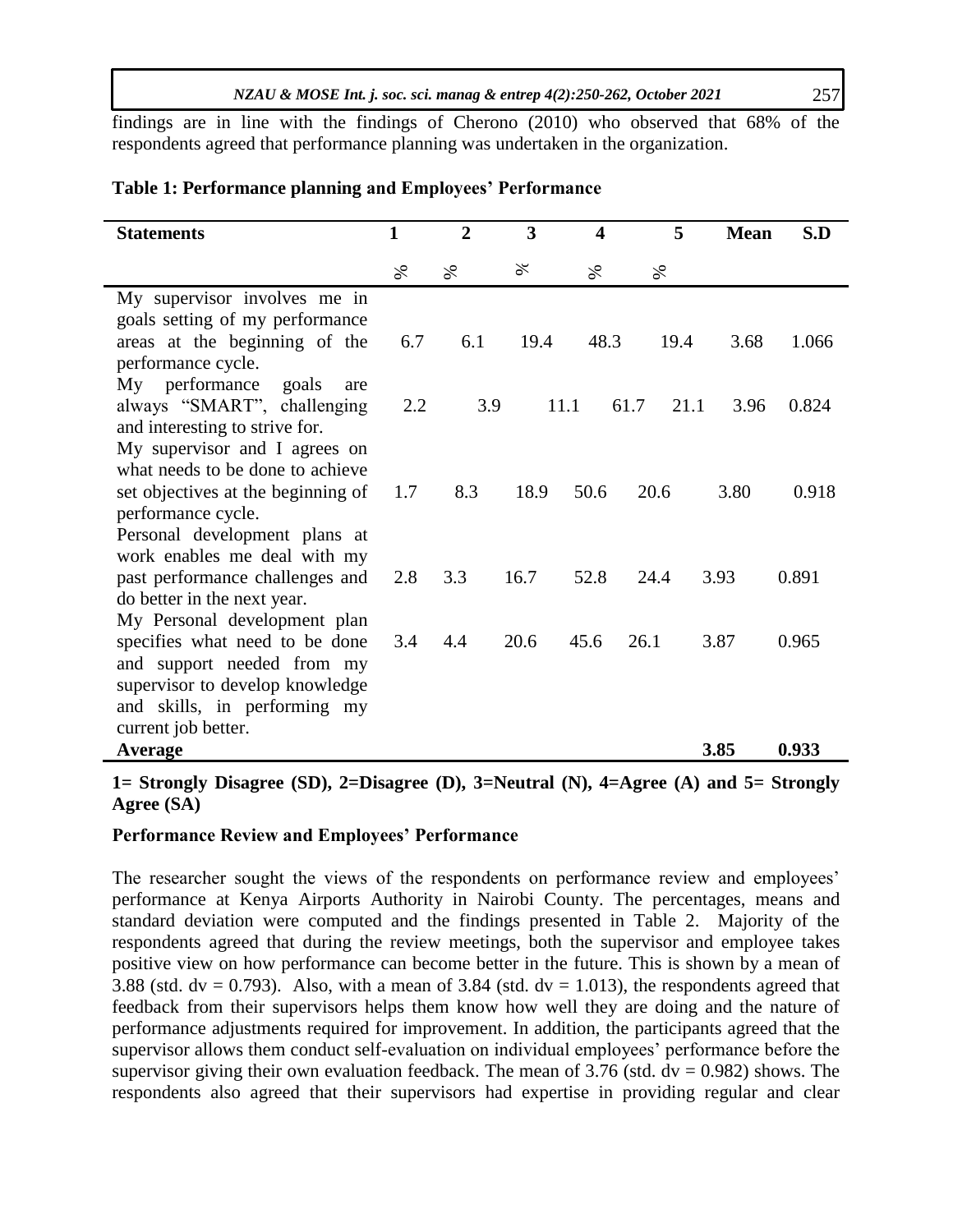| feedback on their performance, as shown by the mean of 3.67 (std. $dv = 0.890$ ). The respondents      |
|--------------------------------------------------------------------------------------------------------|
| agreed that in case of a mistake in their performance, their supervisor treats it as an opportunity    |
| for them to learn. This is as shown by the mean of 3.67 (std. $dv = 1.013$ ). The overall average      |
| mean of response was $3.76$ (std. $dv = 0.939$ ) indicated that the majority of the respondents agreed |
| with the statements on performance review. The above findings are in accordance with the               |
| findings of Cherono (2010) who observed that 72% of the respondents agreed that performance            |
| reviews were undertaken in the organization.                                                           |

|  | <b>Table 2: Performance Review and Employees' Performance</b> |  |  |  |
|--|---------------------------------------------------------------|--|--|--|
|  |                                                               |  |  |  |

| <b>Statements</b>                                                                                                                                                                    | 2           | 3 | 4            | 5             | <b>Mean SD</b> |       |
|--------------------------------------------------------------------------------------------------------------------------------------------------------------------------------------|-------------|---|--------------|---------------|----------------|-------|
| During the review meeting, my supervisor and I takes<br>positive view on how performance can become better in the $1.73.317.8$<br>future.                                            | $\%$ % $\%$ |   | $\%$<br>59.4 | $\frac{0}{0}$ | 17.83.88 0.793 |       |
| My supervisor allows me to conduct self-evaluation on my $5.06.115.0$ performance before giving his/her own evaluation feedback.                                                     |             |   | 55.6         |               | 18.33.76 0.988 |       |
| In case of a mistake in my performance, my supervisor<br>treats it as an opportunity for me to learn and improve in the 5.07.221.1<br>future.                                        |             |   | 48.9         |               | 17.83.67       | 1.013 |
| My supervisor has expertise in providing regular and clear $3.94.424.4_{55.0}$ $12.2_{3.67}$ 0.890<br>feedback on my performance.                                                    |             |   |              |               |                |       |
| The feedback from my supervisor helps me know how well<br>I'm doing and the nature of performance adjustments $5.6_{2.8}$ 18.3 $_{48.325.0}$ 3.84 1.013<br>required for improvement. |             |   |              |               |                |       |
| Average                                                                                                                                                                              |             |   |              |               | 3.76           | 0.939 |

### **1= Strongly Disagree (SD), 2=Disagree (D), 3=Neutral (N), 4=Agree (A) and 5= Strongly Agree (SA)**

### **Correlation Analysis**

The study used Pearson correlation to determine both the direction and the strength of the relationships between the independent variables (performance planning, performance review, learning and development and performance rewarding) and the dependent variable (employee performance) at Kenya Airports Authority in Nairobi County, Kenya. The results were as indicated in the Table 3.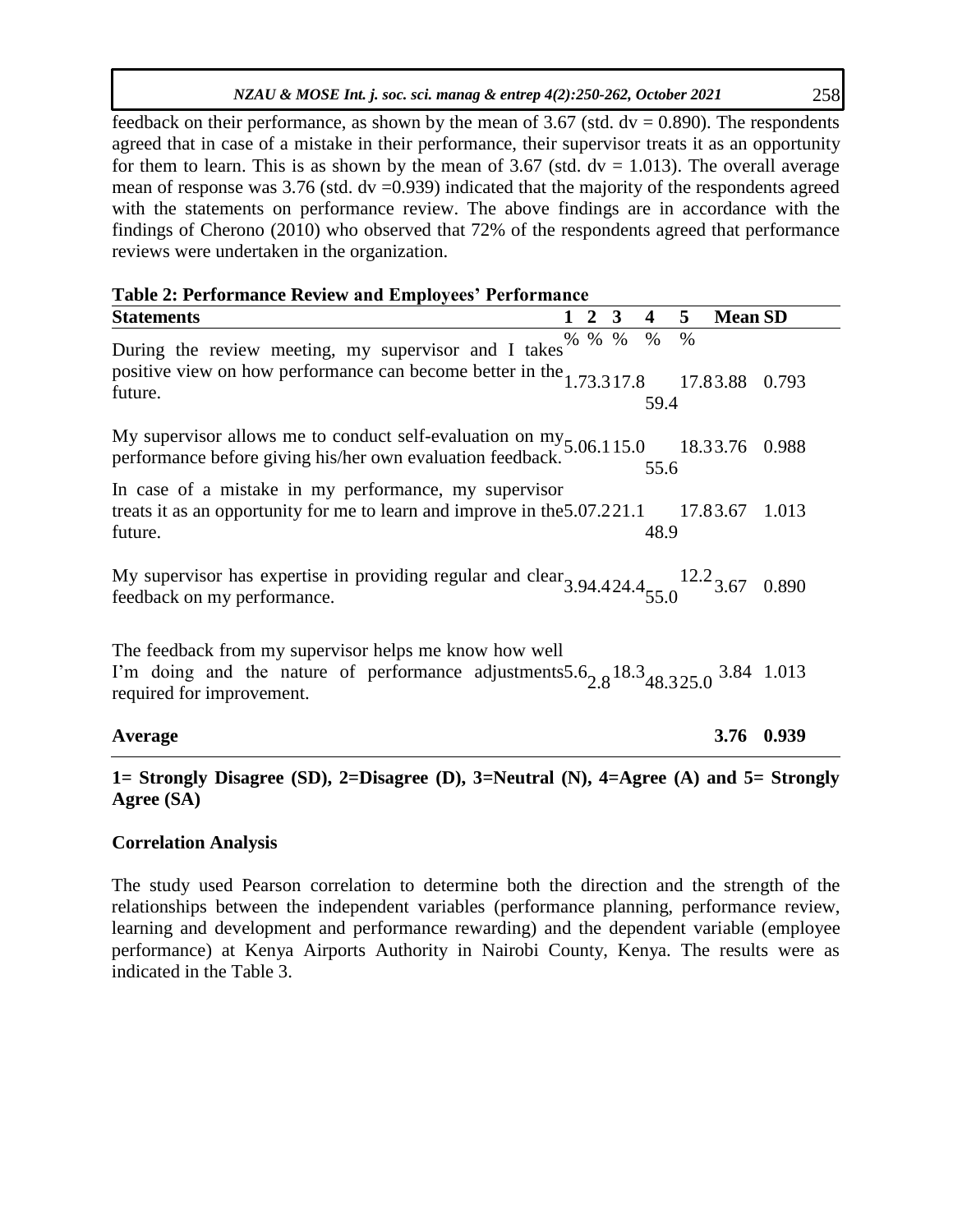*NZAU & MOSE Int. j. soc. sci. manag & entrep 4(2):250-262, October 2021* 259

**Table 3: Correlation Coefficients**

|                           |                            | Performance Planning | Performance<br>Review |
|---------------------------|----------------------------|----------------------|-----------------------|
|                           | <b>Pearson Correlation</b> |                      |                       |
| Performance Planning      | $Sig. (2-tailed)$          |                      |                       |
|                           | N                          | 180                  |                       |
|                           | <b>Pearson Correlation</b> | .007                 |                       |
| <b>Performance Review</b> | $Sig. (2-tailed)$          | .065                 |                       |
|                           | N                          | 180                  | 180                   |

From the results, there was a moderate positive relationship between performance planning and employees" performance in Kenya Airports Authority in Nairobi Country, Kenya and the relationship was statistically significant  $(r = 0.396, p$  value 0.000). The relationship between performance review and employees" performance was found to be positively moderate and statistically significant ( $r = 0.326$ , p value 0.000). Further, the finding revealed that there was a moderately positive relationship between Learning and development and employees" performance  $(r = 0.365)$ . The relationship was significant since the p value 0.000 was less than 0.05 (significant level). In addition, the findings found out that there was a weak positive and statistically significant relationship between performance rewarding and employees' performance in Kenya Airports Authority in Nairobi County, Kenya (r = 0.265, p value 0.000).

### **Regression Analysis**

The study adopted multivariate regression analysis to examine whether the coefficients of the independent variables (performance planning, performance review, learning and development and performance rewarding) would predict the dependent variable (employees' performance) in Kenya Airports Authority, Nairobi County Kenya.

The study used R-squared to show the variation in dependent variable (employees' performance) that could be explained by independent variables (performance planning, performance review, learning and development and performance rewarding).

The model summary demonstrated an R-square value of 0.204. This implies that all the four independent variables (performance planning, performance review, learning, development, and performance rewarding) taken together could account up to 20.4% of variation in dependent Variable (employees" performance) in Kenya Airports Authority, Nairobi County Kenya. This therefore indicates that the remaining  $79.6 \%$  of variation in employees' performance is explained by other factors not considered in this study model.

|  |  |  | <b>Table 4: Model Summary</b> |
|--|--|--|-------------------------------|
|--|--|--|-------------------------------|

| <b>Model</b> | R               |       | R Square Adjusted R Square | <b>Std. Error of the Estimate</b> |  |
|--------------|-----------------|-------|----------------------------|-----------------------------------|--|
|              | $0.452^{\rm a}$ | 0.204 | 0.186                      | 2.64341                           |  |

a. Predictors: (Constant), Performance planning, Performance review, Learning and Development and Performance Rewarding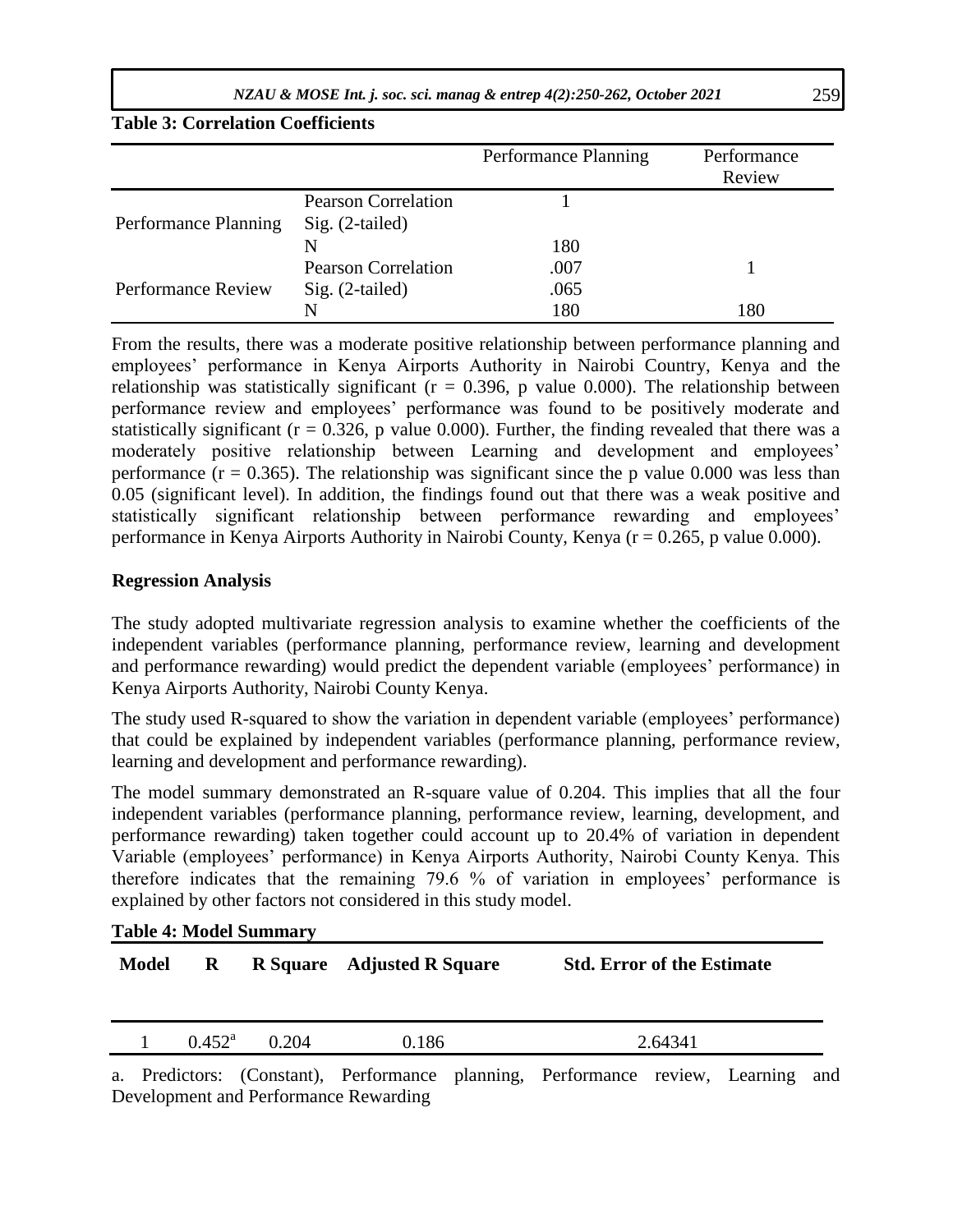To examine if the model was a good fit for the data analysis, the researcher used analysis of variance as illustrated in table 4. From the results, F calculated was 176.102, which is higher than F critical value 2.423, with a significant level of 0.000, less than significant level of  $\alpha$ =0.05. This implies that the model was a good fit for the data analysis hence could be used to show the influence of independent variables (performance planning, performance review, learning and development and performance rewarding) on (dependent variable) employee performance.

|  |  |  |  | <b>Table 5 Analysis of Variance</b> |
|--|--|--|--|-------------------------------------|
|--|--|--|--|-------------------------------------|

| Model |            | Sum of Squares | df  | Mean Square | F       | Sig.              |
|-------|------------|----------------|-----|-------------|---------|-------------------|
|       | Regression | 1230.599       | 4   | 307.650     | 176.102 | .000 <sup>b</sup> |
|       | Residual   | 305.729        | 175 | 1.747       |         |                   |
|       | Total      | 1536.328       | 179 |             |         |                   |

a. Dependent Variable: Employees Performance

b. Predictors: (Constant), Performance planning, Performance review, Learning and

Development and Performance Rewarding

From the findings the model shows that, a constant Beta coefficient of  $\beta_0 = 16.339$ , which implies that, with all other factors held constant, employees' performance is at 16.339 unit. The results revealed that performance planning has a positive and significant effect on employees' performance in Kenya Airports Authority in Nairobi County, Kenya ( $\beta_1 = 0.340$ , p value 0.000). The p-value (0.000) was less than the significant level 0.05 hence making the relationship significant. The results of  $(\beta_1 = 0.340)$  implies that holding all other factors constant, for every unit increase in performance planning leads to an increase in employees' performance by a multiple factor of 0.340. The results concurred with the findings of Poku (2013) who indicated that inclusion of all employees in performance planning influences employees" productivity positively.

Further, the results revealed that performance review had positive and significant influence on employees' performance in Kenya Airports Authority in Nairobi County, Kenya ( $\beta_1 = 0.247$ , p value 0.000). The findings implied that, holding other factors constant a unit increase in performance review, leads to increase in employees' performance by a factor of 0. 247. The findings are in line with the results of Lugalia (2011) who found out that performance review had positively significant impact on employees" performance as they are used to track and monitor performance.

In addition, the results revealed out that learning and development had positive and significant influence on employees" performance in Kenya Airports Authority in Nairobi Country, Kenya  $(\beta_1 = 0.261, p$ - value = 0.000). The p-value (0.000) was less than the significant level 0.05 hence making the relationship significant. This implies that holding all other factors constant, a unit increase in learning and development leads to increase in employees' performance by a multiple factor of 0.261. The results were in agreement with the findings of Nassazi (2013) who concluded that training and development had significantly positive impact on performance of the employees in regards to their job.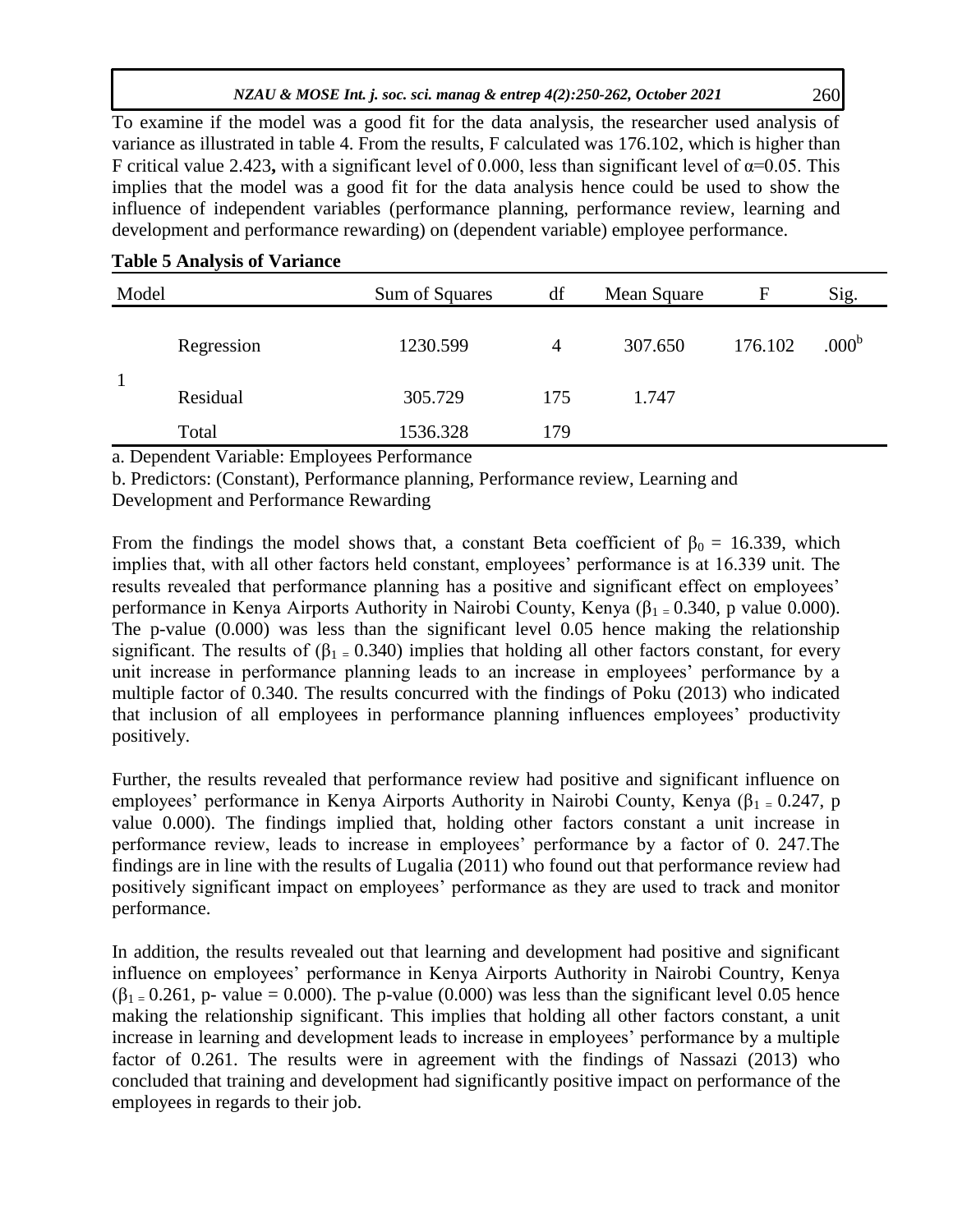| <b>Model</b> |                         | <b>Unstandardized</b><br><b>Coefficients</b> |                   | <b>Standardized</b><br><b>Coefficients</b> |        | Sig.  |
|--------------|-------------------------|----------------------------------------------|-------------------|--------------------------------------------|--------|-------|
|              |                         | В                                            | <b>Std. Error</b> | <b>Beta</b>                                |        |       |
|              | (Constant)              | 16.339                                       | 1.258             |                                            | 12.990 | 0.000 |
|              | Performance<br>Planning | 0.340                                        | 0.059             | 0.396                                      | 5.762  | 0.000 |
|              | Performance<br>Review   | 0.247                                        | 0.058             | 0.326                                      | 4.259  | 0.000 |

# **Table 6 Regression Coefficients**

a. Dependent Variable: Employees performance

### **Conclusion**

Based on the study findings, the researcher made conclusions in line with the study objectives. The study concluded that performance planning has moderately positive and significant influence on employees" performance in Kenya Airports Authority in Nairobi County, Kenya. The study findings established that the performance planning indicators (Performance objectives, performance agreement and personal development plans) affects the outcome of employees' performance at Kenya Airports Authority in Nairobi County, Kenya. This implies that consistent implementation of performance planning leads to significant improvement on employees' performance in Kenya Airports Authority in Nairobi country Kenya.

The study concluded that performance review has moderately positive and significant influence on employees" performance in Kenya Airports Authority in Nairobi County, Kenya. The study revealed that the indicators of performance review (review meetings, performance evaluation and performance feedback) has impact on employees' performance at Kenya Airports Authority in Nairobi County, Kenya. This implies that, enhancing performance review will lead to improved employees" performance in Kenya Airports Authority in Nairobi County, Kenya.

### **Recommendations of the Study**

Based on the study findings, various recommendations were made in line with the study objectives. The study found out that there are other activities during the year, which makes performance planning impossible and when done, execution happens behind the schedule. The study therefore recommended that the management of Kenya Airports Authority should come up with a formalized performance-planning schedule and consider improvement in developing smart objectives across all the departments, teams and individuals, which aligns to the strategic objectives of the organization. The study also found out that some supervisors conduct the performance planning alone instead of jointly doing it with the individual employee. The study therefore recommended for performance management workshops to Authority"s supervisors in endeavour to ensure that they embrace the art of joint performance planning between them and their direct reports.

In addition, the study found out that, performance review motivates employees to perform their tasks however; the study found out that such meetings hardly happen. This study recommends that the management of Kenya Airports Authority should ensure regular performance reviews are